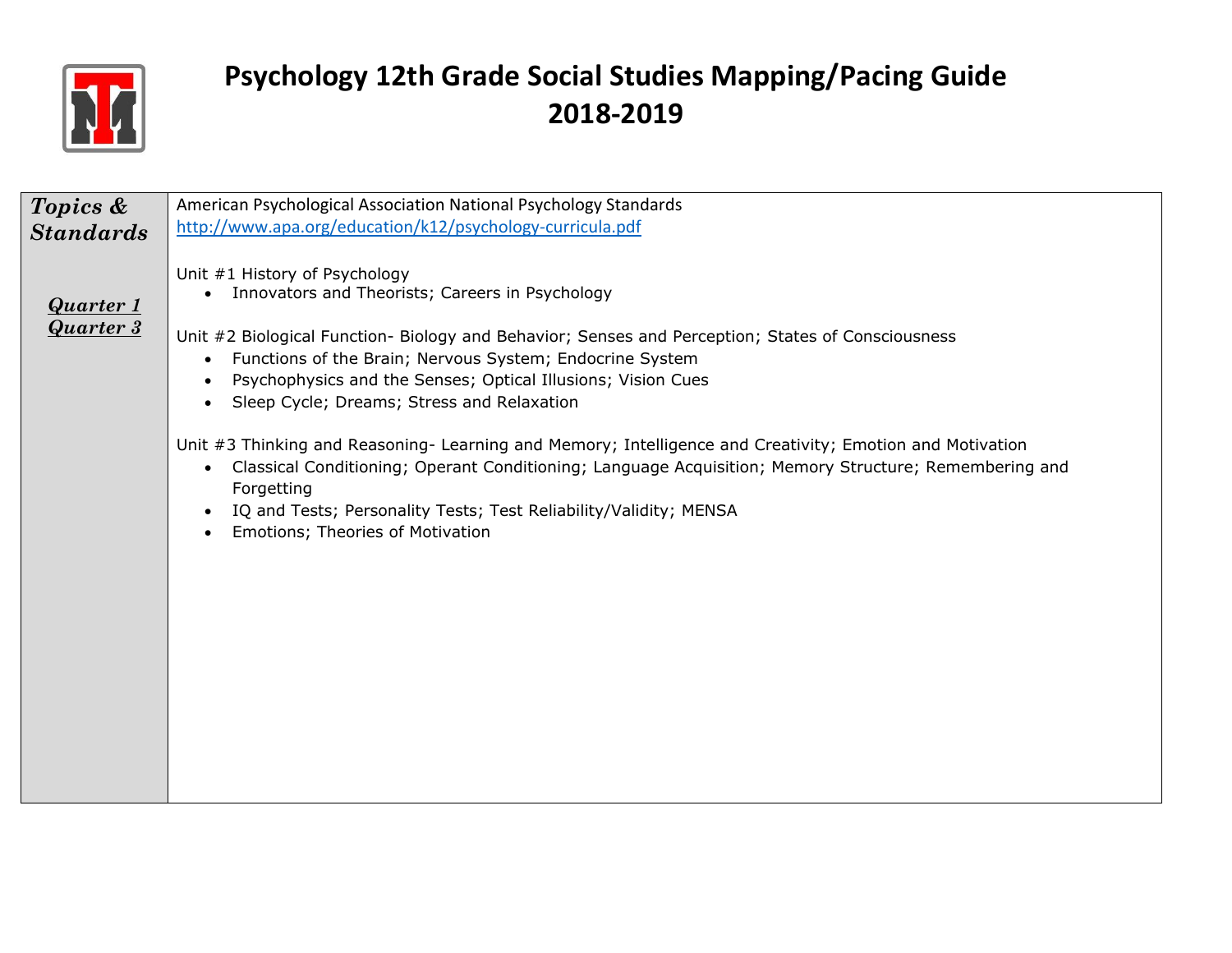| <b>Time Frame</b>   | Curriculum Units &<br><i><b>Assessment</b></i>                                                                                                                                                                                                                                                                             | <b>Opportunities for</b><br>integration                                                                                                                                                                                                                                                                                                              | <b>Resources</b><br>( <i>Curriculum or</i> | <b>Technology</b> and<br><b>Differentiated Learning</b>                                                                                                                                                                                                                                                                                                                        |
|---------------------|----------------------------------------------------------------------------------------------------------------------------------------------------------------------------------------------------------------------------------------------------------------------------------------------------------------------------|------------------------------------------------------------------------------------------------------------------------------------------------------------------------------------------------------------------------------------------------------------------------------------------------------------------------------------------------------|--------------------------------------------|--------------------------------------------------------------------------------------------------------------------------------------------------------------------------------------------------------------------------------------------------------------------------------------------------------------------------------------------------------------------------------|
|                     | (Evidence)                                                                                                                                                                                                                                                                                                                 |                                                                                                                                                                                                                                                                                                                                                      | Textbook)                                  |                                                                                                                                                                                                                                                                                                                                                                                |
| <b>Introduction</b> | <b>UBD Framework</b>                                                                                                                                                                                                                                                                                                       | <b>Language Arts</b>                                                                                                                                                                                                                                                                                                                                 | <b>McGraw Hill</b>                         | www.connected.mcgraw-hill.com                                                                                                                                                                                                                                                                                                                                                  |
| to Psychology       | Unit: _________________                                                                                                                                                                                                                                                                                                    |                                                                                                                                                                                                                                                                                                                                                      | Understanding                              |                                                                                                                                                                                                                                                                                                                                                                                |
|                     |                                                                                                                                                                                                                                                                                                                            | CCSS.ELA-LITERACY.RH.9-                                                                                                                                                                                                                                                                                                                              | Psychology                                 | www.discoveryeducation.com                                                                                                                                                                                                                                                                                                                                                     |
| 2 Weeks             | <b>Formative/Summative</b>                                                                                                                                                                                                                                                                                                 | 10.1<br>Cite specific textual evidence to                                                                                                                                                                                                                                                                                                            | (Chapter 1-2)                              | (daily videos and current events)                                                                                                                                                                                                                                                                                                                                              |
|                     | <b>Assessments</b><br>2-3 tasks that reach DOK 3-<br>4 AND/OR<br>1-2 FATPS/RAFTS<br>At least 1 GRASP per<br>quarter<br>At least 1 Common Short<br>Cycle per quarter<br>*Assessments located within unit<br>McGraw-Hill Assessment<br>Resources<br>Lesson Quiz<br>Chapter Wrap Up<br><b>Chapter Test</b><br>Self-Check Quiz | support analysis of primary and<br>secondary sources, attending to<br>such features as the date and<br>origin of the information.<br>McGraw-Hill Text Literacy<br>Resources<br>Research and<br>$\bullet$<br><b>Writing Skills</b><br><b>Graphic Novels</b><br><b>Critical Thinking</b><br><b>Skills</b><br><b>Ohio Public Library</b><br>Information | Defined Stem<br><b>Discovery Education</b> | www.definedstem.com<br>(GRASPS-Project based Learning)<br>http://www.archives.gov/education/<br>(Professional Development, Documents, Archived<br>materials, non-fictional articles, exhibits)<br><b>Differentiated Instruction and ELL support</b><br>listed in online resources under Lesson<br><b>Planning "Intervention and Remediation"</b><br>and "Gifted and Talented." |
|                     |                                                                                                                                                                                                                                                                                                                            | Network                                                                                                                                                                                                                                                                                                                                              |                                            |                                                                                                                                                                                                                                                                                                                                                                                |
| <b>Biological</b>   | <b>UBD Framework</b>                                                                                                                                                                                                                                                                                                       | <b>Language Arts</b>                                                                                                                                                                                                                                                                                                                                 | McGraw Hill                                | www.connected.mcgraw-hill.com                                                                                                                                                                                                                                                                                                                                                  |
| <b>Functions</b>    | Unit: the contract of the contract of the contract of the contract of the contract of the contract of the contract of the contract of the contract of the contract of the contract of the contract of the contract of the cont                                                                                             | CCSS.ELA-LITERACY.RH.9-<br>10.2                                                                                                                                                                                                                                                                                                                      | Understanding                              |                                                                                                                                                                                                                                                                                                                                                                                |
| 3 Weeks             | <b>Formative/Summative</b><br><b>Assessments</b>                                                                                                                                                                                                                                                                           | Determine the central ideas or<br>information of a primary or<br>secondary source; provide an                                                                                                                                                                                                                                                        | Psychology<br>(Chapter 3-7)                | www.discoveryeducation.com<br>(daily videos and current events)                                                                                                                                                                                                                                                                                                                |
|                     | 3-5 tasks that reach DOK 3-<br>4 AND/OR                                                                                                                                                                                                                                                                                    | accurate summary of how key                                                                                                                                                                                                                                                                                                                          | Defined Stem                               | www.definedstem.com<br>(GRASPS-Project based Learning)                                                                                                                                                                                                                                                                                                                         |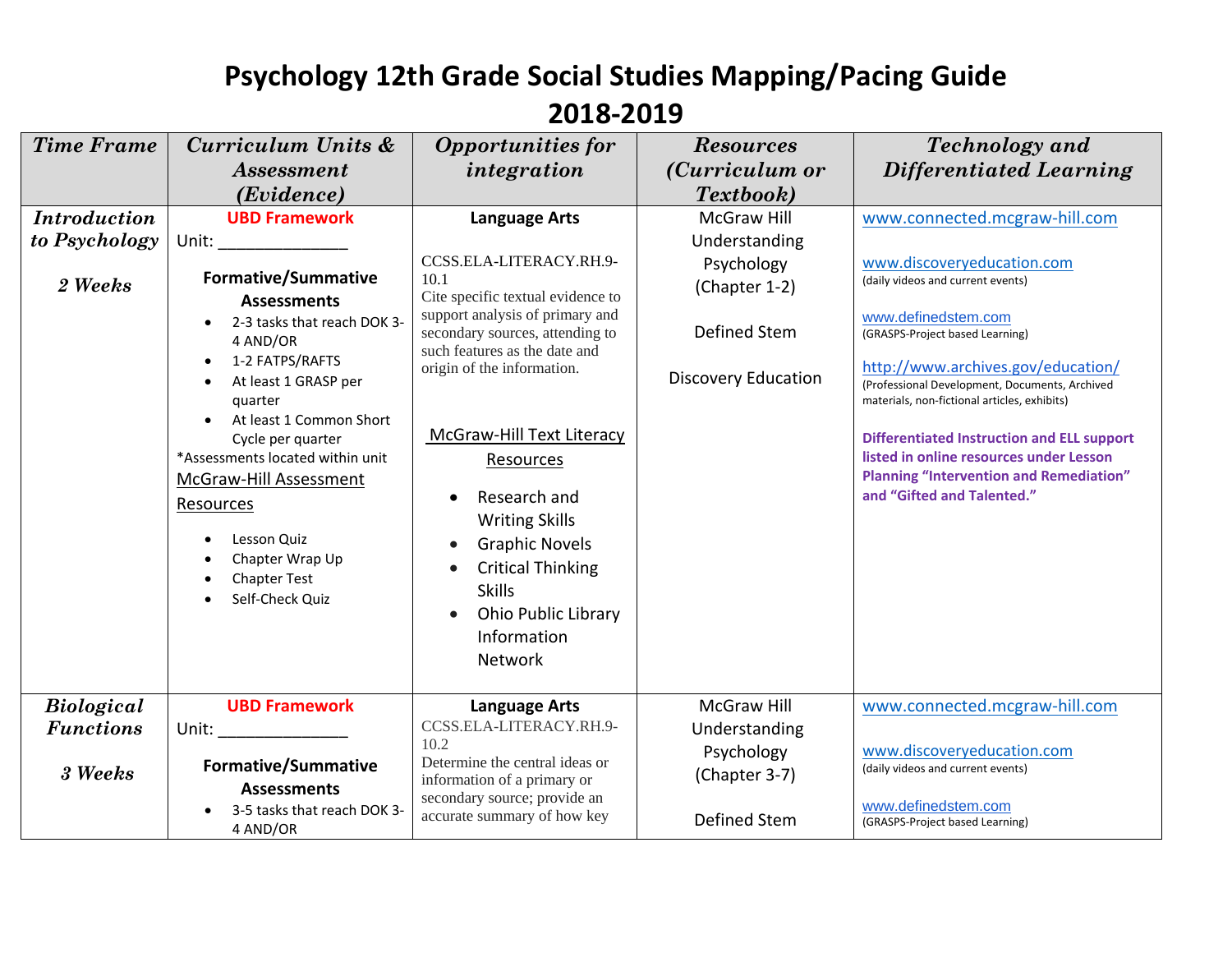| <b>Thinking</b><br>McGraw Hill<br>www.connected.mcgraw-hill.com<br><b>UBD Framework</b><br><b>Language Arts</b><br>CCSS.ELA-LITERACY.RH.9-<br>and<br>Unit: the contract of the contract of the contract of the contract of the contract of the contract of the contract of the contract of the contract of the contract of the contract of the contract of the contract of the cont<br>Understanding<br>10.7<br>Reasoning<br>www.discoveryeducation.com<br>Psychology<br>Integrate quantitative or<br><b>Formative/Summative</b><br>(daily videos and current events)<br>(Unit 8-13)<br>technical analysis (e.g., charts,<br><b>Assessments</b><br>3 Weeks<br>research data) with qualitative<br>www.definedstem.com<br>3-5 tasks that reach DOK 3-<br>$\bullet$<br>analysis in print or digital text.<br>Defined Stem<br>(GRASPS-Project based Learning)<br>4 AND/OR<br>CCSS.ELA-LITERACY.RH.9-<br>2-3 FATPS/RAFTS<br>10.8<br>http://www.archives.gov/education/<br><b>Discovery Education</b><br>At least 1 GRASP per<br>Assess the extent to which the<br>(Professional Development, Documents, Archived<br>reasoning and evidence in a text<br>quarter<br>materials, non-fictional articles, exhibits) | 2-3 FATPS/RAFTS<br>At least 1 GRASP per<br>quarter<br>At least 1 Common Short<br>Cycle per quarter<br>*Assessments located within unit<br>McGraw-Hill Assessment<br>Resources<br>Lesson Quiz<br>Chapter Wrap Up<br><b>Chapter Test</b><br>Self-Check Quiz | events or ideas develop over the<br>course of the text.<br>CCSS.ELA-LITERACY.RH.9-<br>10.3<br>Analyze in detail a series of<br>events described in a text;<br>determine whether earlier events<br>caused later ones or simply<br>preceded them.<br><b>McGraw-Hill Text Literacy</b><br>Resources<br>Research and<br><b>Writing Skills</b><br><b>Graphic Novels</b><br>$\bullet$<br><b>Critical Thinking</b><br>$\bullet$<br><b>Skills</b><br><b>Ohio Public Library</b><br>$\bullet$<br>Information<br>Network | <b>Discovery Education</b> | http://www.archives.gov/education/<br>(Professional Development, Documents, Archived<br>materials, non-fictional articles, exhibits)<br><b>Differentiated Instruction and ELL support</b><br>listed in online resources under Lesson<br><b>Planning "Intervention and Remediation"</b><br>and "Gifted and Talented." |
|------------------------------------------------------------------------------------------------------------------------------------------------------------------------------------------------------------------------------------------------------------------------------------------------------------------------------------------------------------------------------------------------------------------------------------------------------------------------------------------------------------------------------------------------------------------------------------------------------------------------------------------------------------------------------------------------------------------------------------------------------------------------------------------------------------------------------------------------------------------------------------------------------------------------------------------------------------------------------------------------------------------------------------------------------------------------------------------------------------------------------------------------------------------------------------------------------------|-----------------------------------------------------------------------------------------------------------------------------------------------------------------------------------------------------------------------------------------------------------|----------------------------------------------------------------------------------------------------------------------------------------------------------------------------------------------------------------------------------------------------------------------------------------------------------------------------------------------------------------------------------------------------------------------------------------------------------------------------------------------------------------|----------------------------|----------------------------------------------------------------------------------------------------------------------------------------------------------------------------------------------------------------------------------------------------------------------------------------------------------------------|
|                                                                                                                                                                                                                                                                                                                                                                                                                                                                                                                                                                                                                                                                                                                                                                                                                                                                                                                                                                                                                                                                                                                                                                                                            |                                                                                                                                                                                                                                                           |                                                                                                                                                                                                                                                                                                                                                                                                                                                                                                                |                            |                                                                                                                                                                                                                                                                                                                      |
|                                                                                                                                                                                                                                                                                                                                                                                                                                                                                                                                                                                                                                                                                                                                                                                                                                                                                                                                                                                                                                                                                                                                                                                                            |                                                                                                                                                                                                                                                           |                                                                                                                                                                                                                                                                                                                                                                                                                                                                                                                |                            |                                                                                                                                                                                                                                                                                                                      |
|                                                                                                                                                                                                                                                                                                                                                                                                                                                                                                                                                                                                                                                                                                                                                                                                                                                                                                                                                                                                                                                                                                                                                                                                            |                                                                                                                                                                                                                                                           |                                                                                                                                                                                                                                                                                                                                                                                                                                                                                                                |                            |                                                                                                                                                                                                                                                                                                                      |
|                                                                                                                                                                                                                                                                                                                                                                                                                                                                                                                                                                                                                                                                                                                                                                                                                                                                                                                                                                                                                                                                                                                                                                                                            |                                                                                                                                                                                                                                                           |                                                                                                                                                                                                                                                                                                                                                                                                                                                                                                                |                            |                                                                                                                                                                                                                                                                                                                      |
|                                                                                                                                                                                                                                                                                                                                                                                                                                                                                                                                                                                                                                                                                                                                                                                                                                                                                                                                                                                                                                                                                                                                                                                                            |                                                                                                                                                                                                                                                           |                                                                                                                                                                                                                                                                                                                                                                                                                                                                                                                |                            |                                                                                                                                                                                                                                                                                                                      |
|                                                                                                                                                                                                                                                                                                                                                                                                                                                                                                                                                                                                                                                                                                                                                                                                                                                                                                                                                                                                                                                                                                                                                                                                            |                                                                                                                                                                                                                                                           |                                                                                                                                                                                                                                                                                                                                                                                                                                                                                                                |                            |                                                                                                                                                                                                                                                                                                                      |
| At least 1 Common Short<br>Cycle per quarter                                                                                                                                                                                                                                                                                                                                                                                                                                                                                                                                                                                                                                                                                                                                                                                                                                                                                                                                                                                                                                                                                                                                                               |                                                                                                                                                                                                                                                           | support the author's claims.                                                                                                                                                                                                                                                                                                                                                                                                                                                                                   |                            |                                                                                                                                                                                                                                                                                                                      |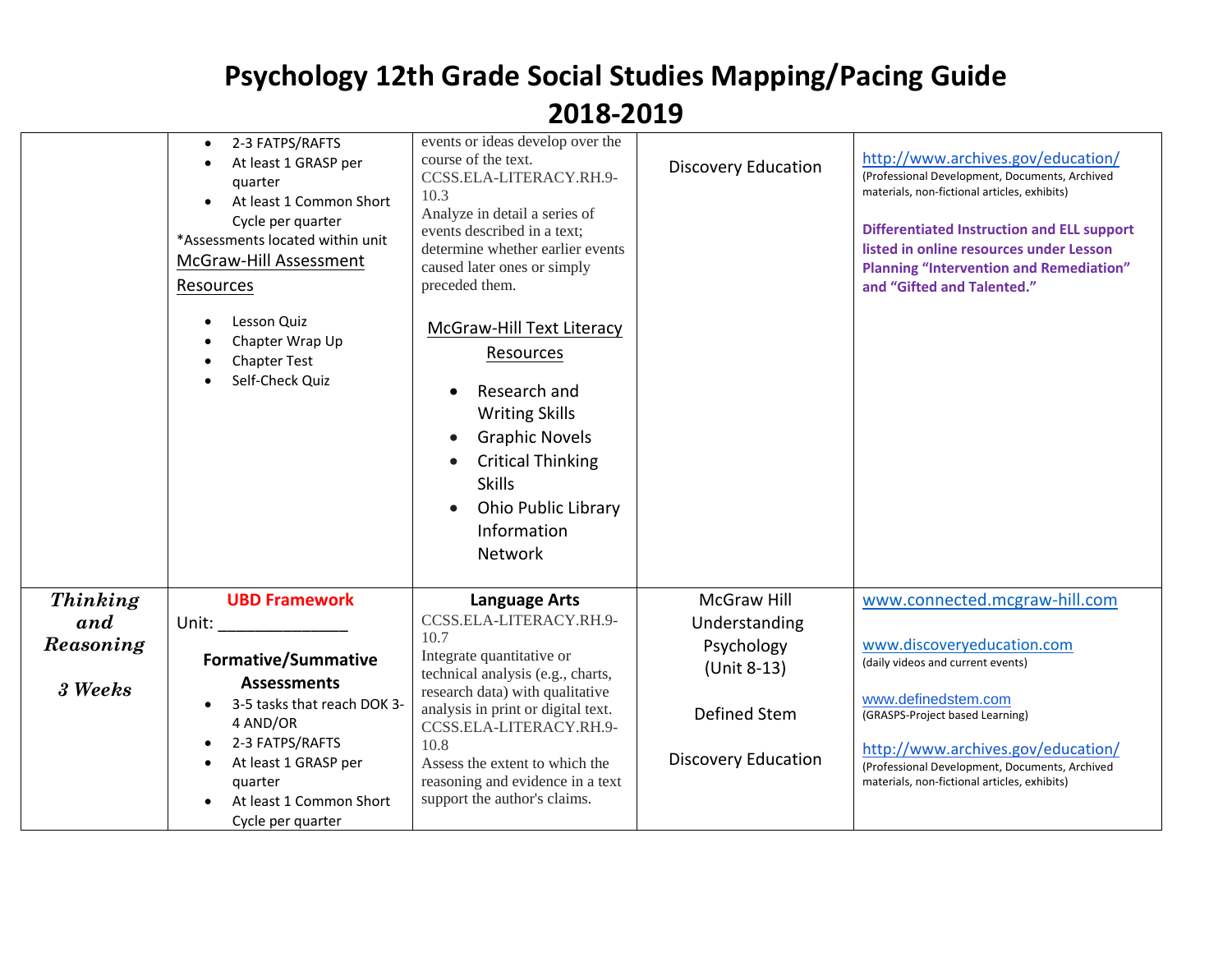| *Assessments located within unit<br>McGraw-Hill Assessment<br>Resources<br>Lesson Quiz<br>Chapter Wrap Up<br>$\bullet$<br><b>Chapter Test</b><br>$\bullet$<br>Self-Check Quiz<br>$\bullet$ | McGraw-Hill Text Literacy<br>Resources<br>Research and<br>$\bullet$<br><b>Writing Skills</b><br><b>Graphic Novels</b><br>$\bullet$<br><b>Critical Thinking</b><br>$\bullet$<br><b>Skills</b><br>Ohio Public Library<br>$\bullet$<br>Information<br>Network | <b>Differentiated Instruction and ELL support</b><br>listed in online resources under Lesson<br><b>Planning "Intervention and Remediation"</b><br>and "Gifted and Talented." |
|--------------------------------------------------------------------------------------------------------------------------------------------------------------------------------------------|------------------------------------------------------------------------------------------------------------------------------------------------------------------------------------------------------------------------------------------------------------|------------------------------------------------------------------------------------------------------------------------------------------------------------------------------|
|                                                                                                                                                                                            |                                                                                                                                                                                                                                                            |                                                                                                                                                                              |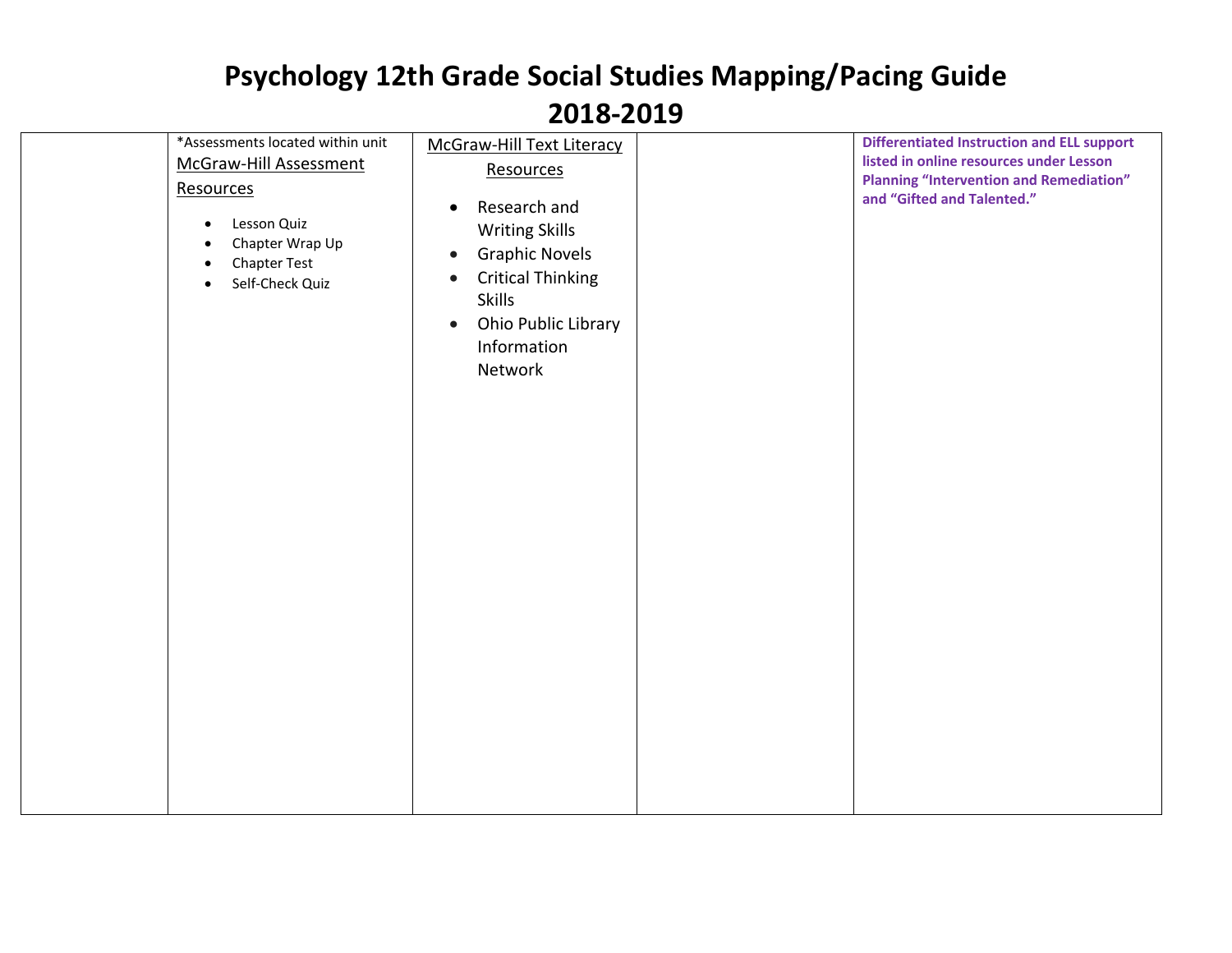| Topics &                             | American Psychological Association National Psychology Standards                                                                                                                                                                                                                                                                                                                                              |  |  |  |  |
|--------------------------------------|---------------------------------------------------------------------------------------------------------------------------------------------------------------------------------------------------------------------------------------------------------------------------------------------------------------------------------------------------------------------------------------------------------------|--|--|--|--|
| <b>Standards</b>                     | http://www.apa.org/education/k12/psychology-curricula.pdf                                                                                                                                                                                                                                                                                                                                                     |  |  |  |  |
| <b>Quarter 2</b><br><b>Quarter 4</b> | Unit #4 Developmental Psychology- Childhood Development, Adolescent Development, Adult Living, Self and Personality<br>Intellectual Growth; Heredity and Environment<br>Moral Development; Erikson's Theory of Development<br>Young Adulthood; Middle Age; The Later Years; Death<br>Personality Development; Freud's Perspective; Humanists<br>Contact with Others; Language; Interpersonal Attraction; Love |  |  |  |  |
|                                      | Unit #5 Social Psychology- The Quality of Life, Social Behavior<br>Crowd Behavior; Urban Environment<br>Obedience to Authority, Behavior of Groups; Persuasion and Conformity; Dissonance Theory; Prejudice and Attitudes                                                                                                                                                                                     |  |  |  |  |
|                                      | Unit #6 Abnormal Psychology- Abnormal Behavior, Achieving Mental Health<br>Mental Disorders; DSM; Causes of Mental Disease<br>Who Treats Mental Disorders<br><b>Behavioral Therapy</b><br>Institutions                                                                                                                                                                                                        |  |  |  |  |

| <b>Time Frame</b> | <b>Curriculum Units</b><br>& Assessment                                         | <b>Opportunities for</b><br>integration                                                                  | <b>Resources</b><br>( <i>Curriculum or</i> | <b>Technology and Differentiated</b><br>Learning                                             |
|-------------------|---------------------------------------------------------------------------------|----------------------------------------------------------------------------------------------------------|--------------------------------------------|----------------------------------------------------------------------------------------------|
|                   | ( <i>Evidence</i> )                                                             |                                                                                                          | Textbook)                                  |                                                                                              |
| Developmental     | <b>UBD Framework</b>                                                            | <b>Language Arts</b>                                                                                     | <b>McGraw Hill</b>                         | www.connected.mcgraw-hill.com                                                                |
| Psychology        | Unit:                                                                           | CCSS.ELA-LITERACY.RH.9-<br>10.7<br>Integrate quantitative or                                             | Understanding<br>Psychology                | www.discoveryeducation.com                                                                   |
| 3 Weeks           | <b>Formative/Summative</b>                                                      | technical analysis (e.g., charts,                                                                        | (Chapter 14-15)                            | (daily videos and current events)                                                            |
|                   | <b>Assessments</b><br>3-5 tasks that reach<br>DOK 3-4 AND/OR<br>2-3 FATPS/RAFTS | research data) with qualitative<br>analysis in print or digital text.<br>CCSS.ELA-LITERACY.RH.9-<br>10.4 | Defined Stem                               | www.definedstem.com<br>(GRASPS-Project based Learning)<br>http://www.archives.gov/education/ |
|                   |                                                                                 | Determine the meaning of words                                                                           | <b>Discovery Education</b>                 |                                                                                              |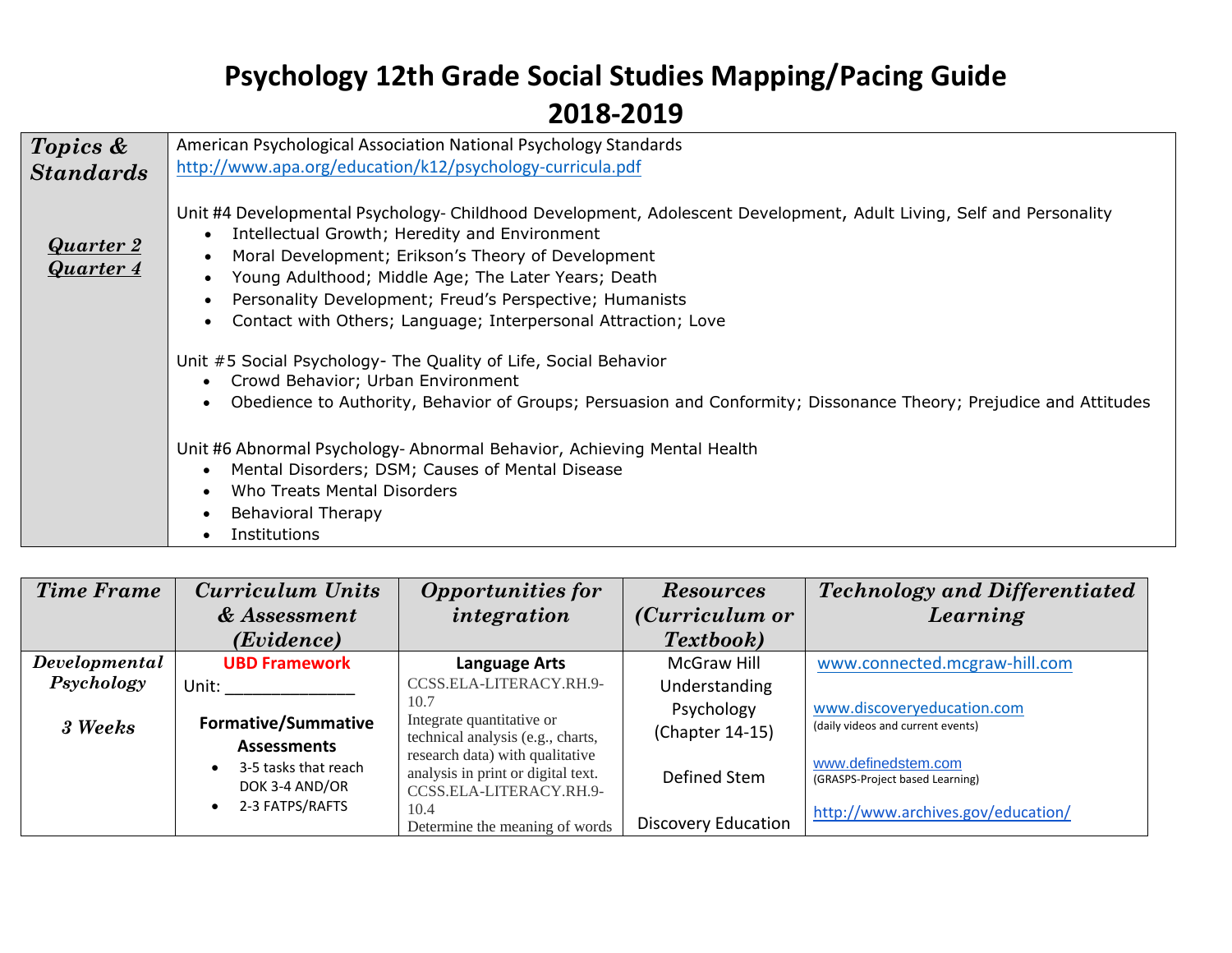|            | At least 1 GRASP per<br>$\bullet$<br>quarter<br>At least 1 Common<br>Short Cycle per quarter<br>*Assessments located within<br>unit<br>McGraw-Hill Assessment<br>Resources<br>Lesson Quiz<br>Chapter Wrap Up<br><b>Chapter Test</b><br>Self-Check Quiz | and phrases as they are used in a<br>text, including vocabulary<br>describing political, social, or<br>economic aspects of<br>history/social science.<br>McGraw-Hill Text Literacy<br>Resources<br>Research and<br><b>Writing Skills</b><br><b>Graphic Novels</b><br><b>Critical Thinking</b><br><b>Skills</b><br><b>Ohio Public Library</b><br>Information<br>Network |                               | (Professional Development, Documents, Archived materials,<br>non-fictional articles, exhibits)<br><b>Differentiated Instruction and ELL support listed</b><br>in online resources under Lesson Planning<br>"Intervention and Remediation" and "Gifted and<br>Talented." |
|------------|--------------------------------------------------------------------------------------------------------------------------------------------------------------------------------------------------------------------------------------------------------|------------------------------------------------------------------------------------------------------------------------------------------------------------------------------------------------------------------------------------------------------------------------------------------------------------------------------------------------------------------------|-------------------------------|-------------------------------------------------------------------------------------------------------------------------------------------------------------------------------------------------------------------------------------------------------------------------|
| Social     | <b>UBD Framework</b>                                                                                                                                                                                                                                   | <b>Language Arts</b>                                                                                                                                                                                                                                                                                                                                                   | <b>McGraw Hill</b>            | www.connected.mcgraw-hill.com                                                                                                                                                                                                                                           |
| Psychology | Unit: and the state of the state of the state of the state of the state of the state of the state of the state                                                                                                                                         | CCSS.ELA-LITERACY.RH.11-<br>12.1                                                                                                                                                                                                                                                                                                                                       | Understanding                 |                                                                                                                                                                                                                                                                         |
| 2 Weeks    | <b>Formative/Summative</b><br><b>Assessments</b>                                                                                                                                                                                                       | Cite specific textual evidence to<br>support analysis of primary and                                                                                                                                                                                                                                                                                                   | Psychology<br>(Chapter 18-20) | www.discoveryeducation.com<br>(daily videos and current events)                                                                                                                                                                                                         |
|            | 2-3 tasks that reach<br>DOK 3-4 AND/OR                                                                                                                                                                                                                 | secondary sources, connecting<br>insights gained from specific<br>details to an understanding of the                                                                                                                                                                                                                                                                   | Defined Stem                  | www.definedstem.com<br>(GRASPS-Project based Learning)                                                                                                                                                                                                                  |
|            | 1-2 FATPS/RAFTS<br>At least 1 GRASP per<br>quarter                                                                                                                                                                                                     | text as a whole.<br>CCSS.ELA-LITERACY.RH.11-<br>12.2                                                                                                                                                                                                                                                                                                                   | <b>Discovery Education</b>    | http://www.archives.gov/education/<br>(Professional Development, Documents, Archived materials,<br>non-fictional articles, exhibits)                                                                                                                                    |
|            | At least 1 Common<br>Short Cycle per quarter<br>*Assessments located within<br>unit                                                                                                                                                                    | Determine the central ideas or<br>information of a primary or<br>secondary source; provide an<br>accurate summary that makes<br>clear the relationships among the<br>key details and ideas.                                                                                                                                                                            |                               | <b>Differentiated Instruction and ELL support listed</b><br>in online resources under Lesson Planning<br>"Intervention and Remediation" and "Gifted and<br>Talented."                                                                                                   |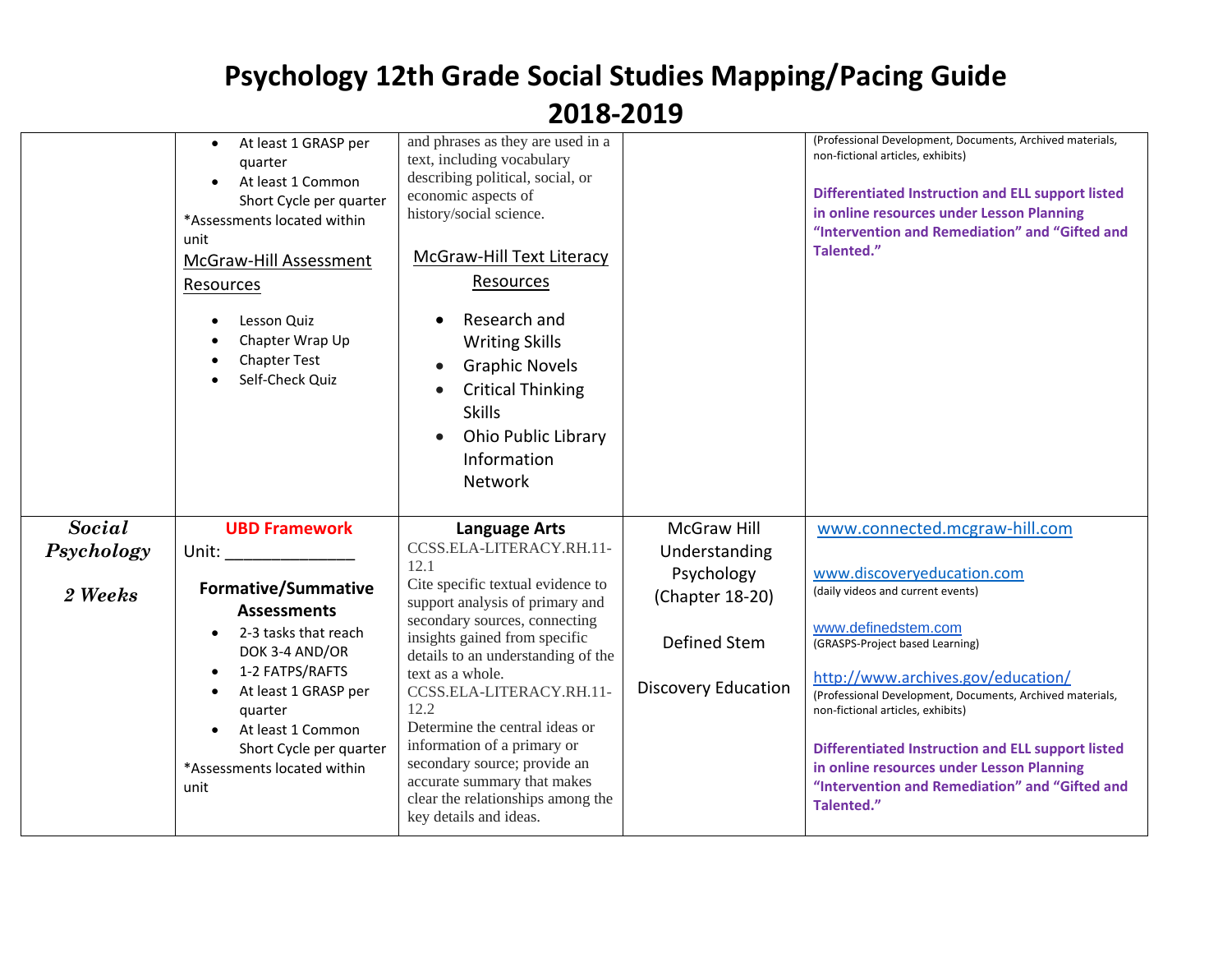|            |                                   | CCSS.ELA-LITERACY.RH.11-                                         |                            |                                                           |
|------------|-----------------------------------|------------------------------------------------------------------|----------------------------|-----------------------------------------------------------|
|            | McGraw-Hill Assessment            | 12.3                                                             |                            |                                                           |
|            | Resources                         | Evaluate various explanations                                    |                            |                                                           |
|            | Lesson Quiz                       | for actions or events and                                        |                            |                                                           |
|            |                                   | determine which explanation                                      |                            |                                                           |
|            | Chapter Wrap Up                   | best accords with textual                                        |                            |                                                           |
|            | <b>Chapter Test</b>               | evidence, acknowledging where                                    |                            |                                                           |
|            | Self-Check Quiz                   | the text leaves matters uncertain.                               |                            |                                                           |
|            | Quiz                              |                                                                  |                            |                                                           |
|            |                                   | McGraw-Hill Text Literacy                                        |                            |                                                           |
|            |                                   | Resources                                                        |                            |                                                           |
|            |                                   |                                                                  |                            |                                                           |
|            |                                   | Research and<br>$\bullet$                                        |                            |                                                           |
|            |                                   | <b>Writing Skills</b>                                            |                            |                                                           |
|            |                                   | <b>Graphic Novels</b><br>$\bullet$                               |                            |                                                           |
|            |                                   |                                                                  |                            |                                                           |
|            |                                   | <b>Critical Thinking</b>                                         |                            |                                                           |
|            |                                   | <b>Skills</b>                                                    |                            |                                                           |
|            |                                   | <b>Ohio Public Library</b><br>$\bullet$                          |                            |                                                           |
|            |                                   | Information                                                      |                            |                                                           |
|            |                                   | Network                                                          |                            |                                                           |
|            |                                   |                                                                  |                            |                                                           |
| Abnormal   | <b>UBD Framework</b>              | <b>Language Arts</b>                                             | <b>McGraw Hill</b>         | www.connected.mcgraw-hill.com                             |
| Psychology | Unit:                             | CCSS.ELA-LITERACY.RH.11-                                         | Understanding              |                                                           |
|            |                                   | 12.7                                                             | Psychology                 | www.discoveryeducation.com                                |
| 3 Weeks    | <b>Formative/Summative</b>        | Integrate and evaluate multiple                                  | (Chapter 16-17)            | (daily videos and current events)                         |
|            | <b>Assessments</b>                | sources of information presented<br>in diverse formats and media |                            |                                                           |
|            | 3-5 tasks that reach<br>$\bullet$ | (e.g., visually, quantitatively, as                              |                            | www.definedstem.com                                       |
|            | DOK 3-4 AND/OR                    | well as in words) in order to                                    | Defined Stem               | (GRASPS-Project based Learning)                           |
|            | 2-3 FATPS/RAFTS<br>$\bullet$      | address a question or solve a                                    |                            | http://www.archives.gov/education/                        |
|            | At least 1 GRASP per<br>$\bullet$ | problem.                                                         | <b>Discovery Education</b> | (Professional Development, Documents, Archived materials, |
|            | quarter                           | CCSS.ELA-LITERACY.RH.11-                                         |                            | non-fictional articles, exhibits)                         |
|            | At least 1 Common<br>$\bullet$    | 12.8                                                             |                            |                                                           |
|            | Short Cycle per quarter           | Evaluate an author's premises,                                   |                            | <b>Differentiated Instruction and ELL support listed</b>  |
|            |                                   | claims, and evidence by                                          |                            | in online resources under Lesson Planning                 |